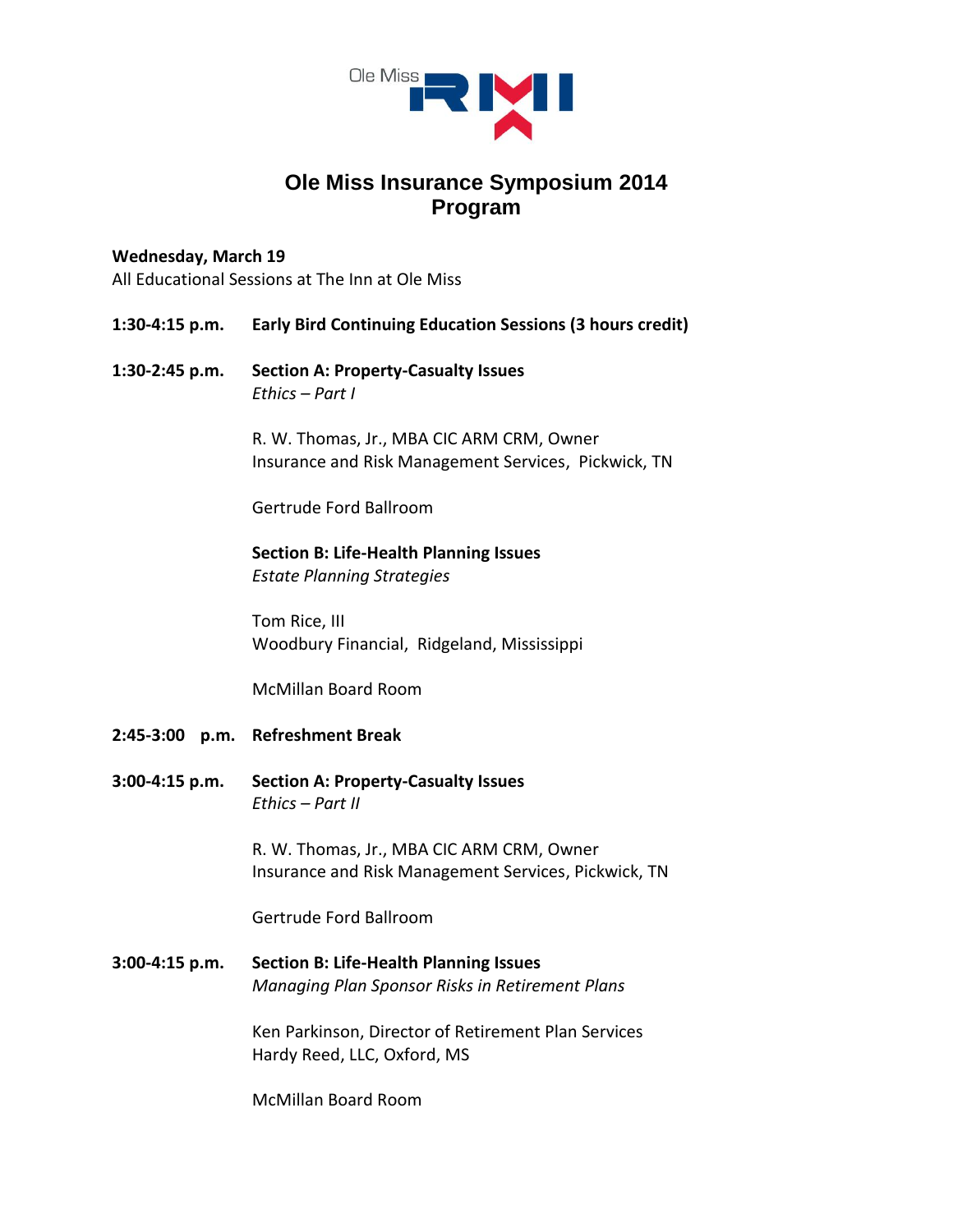#### **Wednesday, March 19 (cont'd)**

#### **5:30-7:00 p.m. Welcome Reception**

Oxford-University Club 265 North Lamar Boulevard (just north of the Courthouse Square) Sponsored by Webb Sanders & Williams, PLLC

#### **Thursday, March 20 Main Program Sessions (6 hours credit)**

All Sessions at The Inn at Ole Miss

#### **7:30-8:10 a.m.Registration & Continental Breakfast**

#### **8:10-8:30 a.m.Welcome Session**

Dr. Ken Cyree, Dean of the School of Business Administration, University of Mississippi The Hon. Mike Chaney, Mississippi Commissioner of Insurance

Gertrude Ford Ballroom

#### **8:30-9:20 a.m.A Regulator's Perspective on the State of the Insurance Industry (1 hour credit)**

 The Hon. James Donelon Louisiana Commissioner of Insurance, Immediate Past President NAIC Baton Rouge, LA

Gertrude Ford Ballroom

## **9:20-9:30 a.m.Refreshment Break**

#### **9:30-10:20 a.m. The Flood Insurance Crisis (1 hour credit)**

Jeff Albright, Chief Executive Officer Independent Insurance Agents & Brokers of Louisiana, Baton Rouge, LA

Gertrude Ford Ballroom

#### **9:30-10:20 a.m. Confessions of an Annuity Wholesaler (1 hour credit)**

Brian Kelley, Managing Partner Independent Planners Group, Scottsdale, AZ McMillan Board Room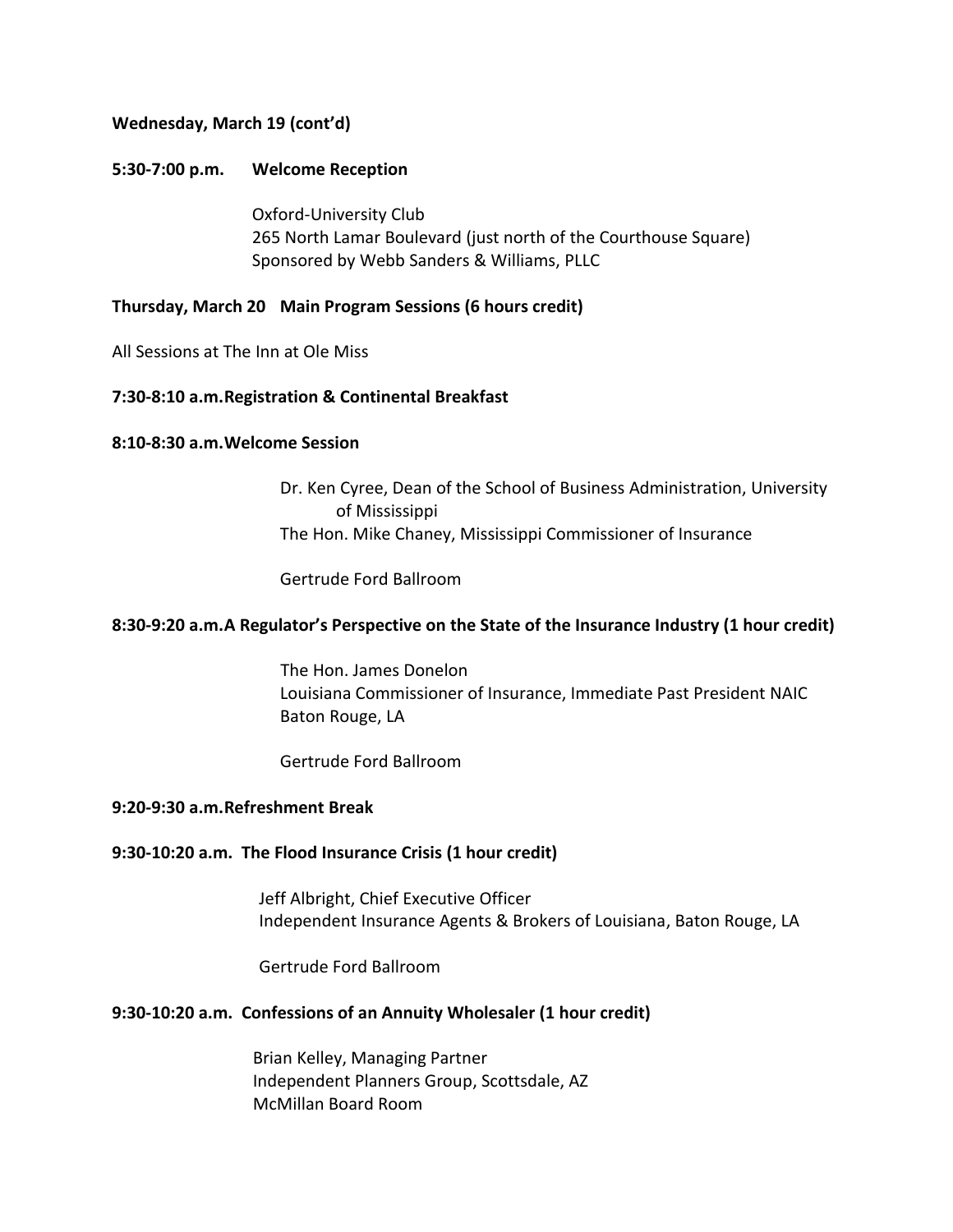#### **Thursday, March 20 (cont'd)**

#### **10:20-10:30 a.m. Refreshment Break**

# **10:30-11:20 a.m. So That's How You Build A Workers' Comp Insurer From The Ground Up (1 hour credit)**

David J. Bondy, Jr., Chief Executive Officer LUBA Workers' Comp, Baton Rouge, LA

Gertrude Ford Ballroom

#### **10:30-11:20 a.m. Will Financial Planning Ever Be a Profession? (1 hour credit)**

Rick Adkins, President and CEO Arkansas Financial Group, Little Rock, AR

McMillan Board Room

#### **11:20-11:30 a.m. Refreshment Break**

#### **11:30 a.m.-12:20 p.m. The Agency of the Future – 10 Years from Now (1 hour credit)**

 Roger Sitkins, Chairman and Founder Sitkins International, Fort Myers, FL

Gertrude Ford Ballroom

**12:20-1:50 p.m. Luncheon with Special Guest Speaker**

Special Guest Speaker: Ross Bjork, Director of Athletics, University of Mississippi

#### **1:50-2:40 p.m. Big "I" Federal Insurance Issues Update (1 hour credit)**

Ryan Young, Senior Director of Federal Government Affairs Independent Ins Agents & Brokers of America, Inc., Washington, DC

Gertrude Ford Ballroom

**2:40-2:50 p.m. Refreshment Break**